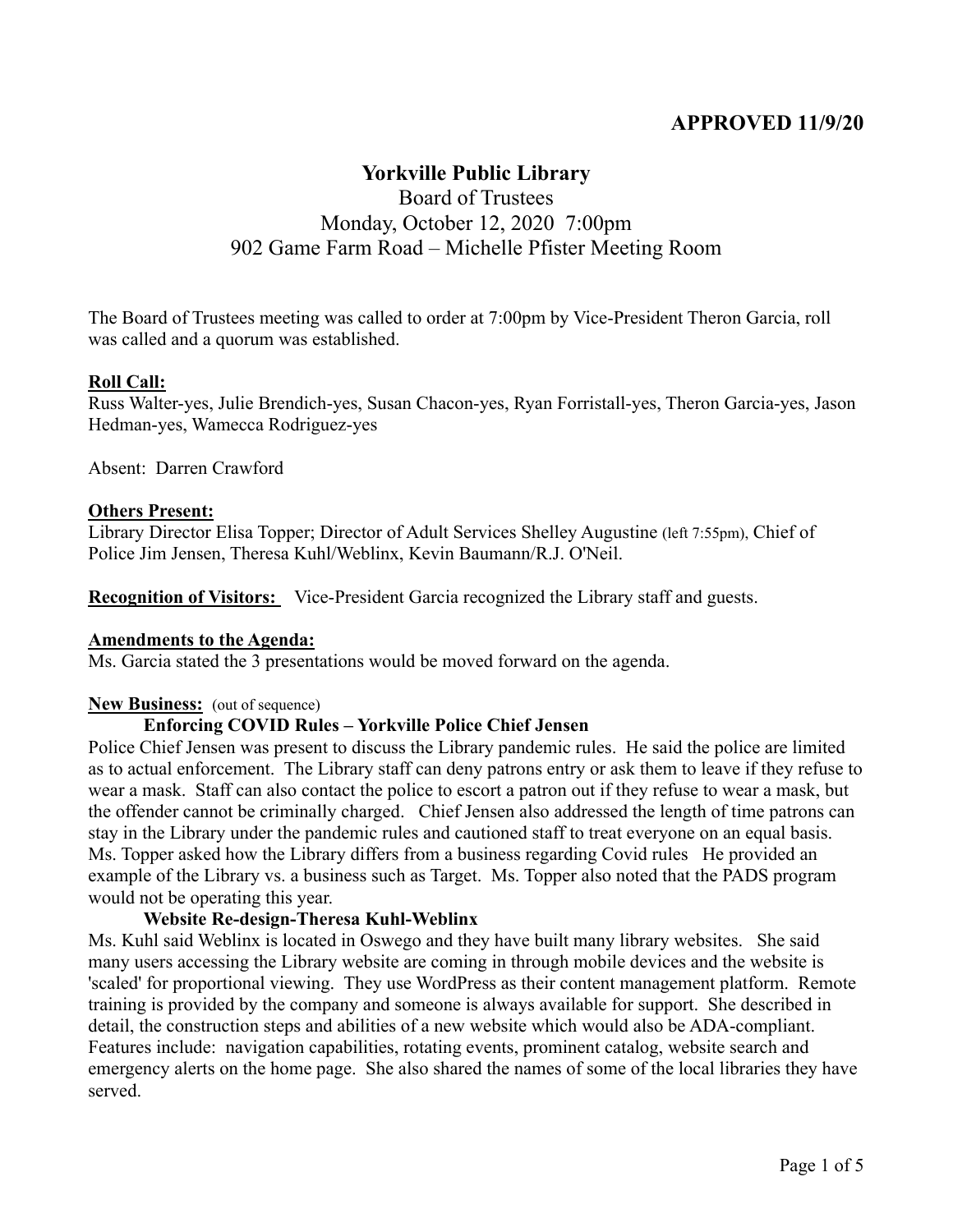The cost is \$6,600 and the time frame to launch a new website is about 3-4 months. Ms. Kuhl said Weblinx hosts their own secure sites. The charge for hosting is \$300 per year and \$200 per year for WordPress security maintenance with weekly backups. In response to a Board query, Ms. Kuhl said credit cards can be integrated into the site.

Mr. Hedman suggested seeking public input for the website. Suggestions were focus groups, Facebook, on-line form on website and a sign at front desk.

# **R.J. O'Neil Contract**

Kevin Baumann from R.J. O'Neil presented the Board with proposed Preventive Maintenance agreements for 1 or 3 years. He said they were holding the service rate of \$125/hour for the 1-year.

Chiller problems are ongoing and Mr. Baumann is trying to resolve with the manufacturer (McQuade). It was noted the cost of a new chiller is \$300,000. The Board also discussed the Building Automation System and asked if R.J. O'Neil could look at the chiller with a BAS rep. Mr. Baumann will contact a BAS vendor for a service call estimate. He thinks the chiller is hooked to the BAS, but not the computer that allows staff to control the chiller. Mr. Baumann also said the service tech recommends the next piece of equipment that should be replaced is the hot water heater and the Board could start budgeting for a chiller and boiler. Mr. Walter said a referendum would likely be needed for high priced equipment. Mr. Baumann will get replacement price quotes. Also, Ms. Topper reported that Mr. Baumann was able to reduce recent invoices, which will be on the next bill list.

(return to regular agenda sequence)

#### **Minutes:** 3 sets

Ms. Rodriguez made a motion to approve the minutes for September 10, 2020 (Physical Facilities Committee), September 14, 2020 (Board of Trustees Meeting) and September 29, 2020 (Special Board of Trustees Meeting). Ms. Garcia seconded. Ms. Topper noted she is gathering invoices related to cleaning supply costs and will forward to Mr. Hedman for review.

Roll call: Rodriguez-yes, Walter-yes, Brendich-yes, Chacon-yes, Forristall-yes, Garcia-yes, Hedmanyes. Carried 7-0.

**Correspondence:**none

# **Public Comment:** None

# **Report of the Treasurer:**

# **Financial Statement**

Treasurer Hedman presented the report and mentioned a few of the invoices on the bill list this month. Ms. Topper said the Garden Club will donate \$500 towards the sign landscaping. He said 95% of the taxes have been received and the custodial supplies continue to be high at 55% of the budget. There was a \$800 bill for bonding of the new Treasurer and overall the Library is at 22% of their expense budget. Ms. Topper said she wrote a grant for \$500 reimbursement for PPE.

# **Payment of Bills**

Mr. Hedman made a motion to pay the bills as follows and it was seconded by Ms. Garcia.

 \$23,131.58 Accounts Payable \$36,302.04 Payroll (2) **\$59,433.62 Total**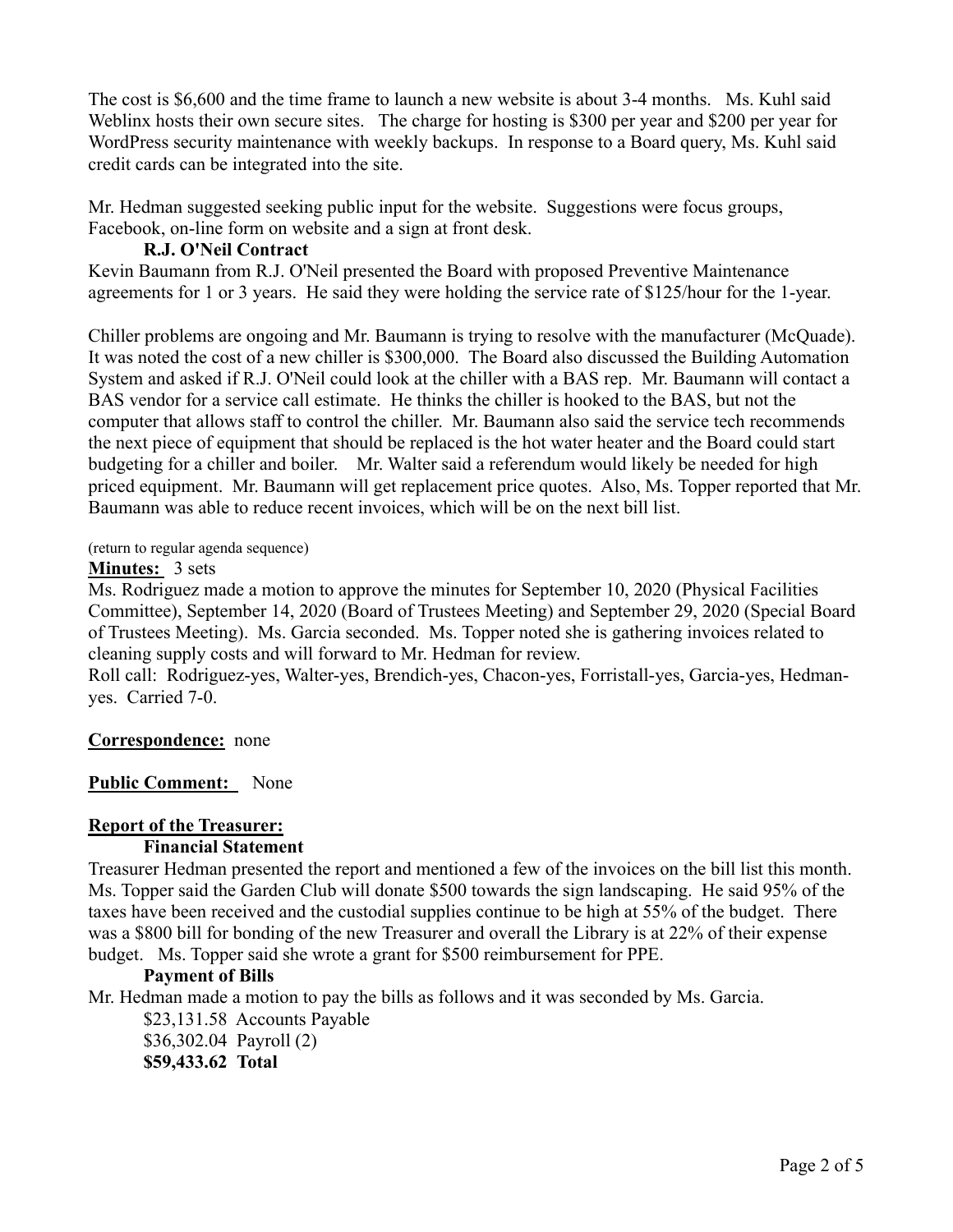Roll call: Hedman-yes, Rodriguez-yes, Walter-yes, Brendich-yes, Chacon-yes, Forristall-yes, Garciayes. Carried 7-0.

# **Report of the Library Director:**

Director Topper presented the highlights of her report:

- $1.$  Library returned to normal hours during pandemic.
- <sup>2.</sup> Tracking number of people coming to Library after 5pm, very minimal so far.
- <sup>3.</sup> Completed 2 grants, PPE for \$500  $\&$  Back to Books for \$4,600 (diversity related), ALA asked Library to apply for \$3,000 Rural Library Grant deadlining in December.
- 4. Mobile app activated.
- <sup>5.</sup> Library decorated for Halloween, will be part of Biz Boo and hand out Wrigley-donated candy.
- <sup>6.</sup> Reached out by email to Cedarhurst and Heritage Woods senior communities about book delivery to them.
- <sup>7.</sup> Managers asked to delay performance evaluations due to Library pandemic closure.
- <sup>8</sup> Will offer Polar Express with smaller class sizes.<br><sup>9</sup> Returned to 7-day book quarantines on advice of
- Returned to 7-day book quarantines on advice of RAILS.
- <sup>10.</sup> Have virtual Medicare program scheduled and held virtual craft program.
- <sup>11.</sup> Will ask Community Relations major, college intern to begin working on marketing pieces, etc.
- <sup>12.</sup> Halloween scavenger hunt to be held outside.
- <sup>13.</sup> Library has been asked about hosting depositions.

Board members would like to see more virtual programs and a plan for the next quarter. Ms. Augustine is working on programs for the next quarter. The Board suggested phone calls to promote outreach to daycares and other agencies and said that services need to be delivered in a different manner. Ms. Topper said the managers are concerned they would not have adequate time while also managing their staffs. The Board asked what is needed and they will assist. The Board would also like to have the managers draft a list of what a 'dream department' would include. Trustee Forristall asked if the self-checkout works and Ms. Topper replied yes.

Mr. Hedman said groups are having difficulty finding meeting rooms since many places are closed due to the pandemic. He said the Library may need to rethink the meeting room policy and allow fee waivers if one adult has a library card. As a result, the Policy Committee will schedule a meeting to reconsider the current policy.

#### **City Council Liaison:** No report

#### **Standing Committees: Personnel**

The Personnel Committee recently met and will be meeting again.

#### **Unfinished Business:**

#### **Landscaping-Tree Removal**

Ms. Topper obtained 2 quotes for removal of 3 trees on the west side of the building. One company recommended removing just one and trim the others. The pine needles clogging the gutters are coming from the trees by the road which are on city property. Gutter covers were identified as being too costly and it was decided to just keep cleaning the gutters. Mr. Walter also recommended trimming the tree on the corner of the building by the meeting room since it is on the roof. The Board recommended Option #2 from the TerraCare quote.

Mr. Walter made a motion to approve option #2 and add the tree trimming in the front, not to exceed \$600. Mr. Hedman seconded. Roll call: Garcia-yes, Hedman-yes, Rodriguez-yes, Walter-yes, Brendich-yes, Chacon-yes, Forristall-yes. Carried 7-0.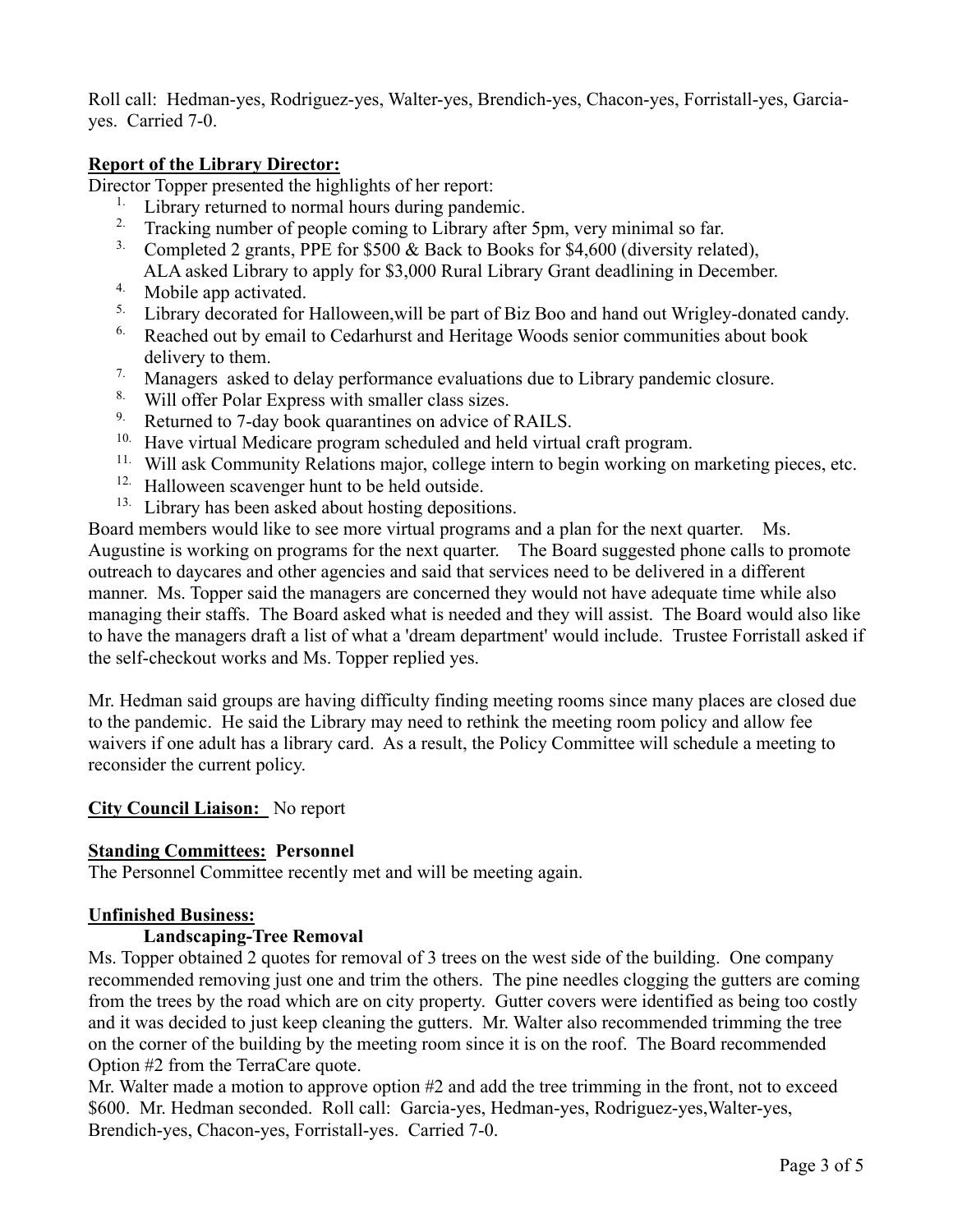# **Metronet/Comcast Update**

Mr. Walter stated a special Board meeting had been held since Metronet's offer (discussed at a prior Board meeting) would expire at the end of September. The Board found that Comcast would charge a hefty cancellation fee of the remaining contract. A decision was made to stay with Comcast at this time and request another quote from Metronet closer to the Comcast contract expiration date.

### **New Business:**

# **Enforcing COVID Rules-Yorkville Police Chief Jensen**

The Board engaged in a brief discussion of the earlier presentation by Chief Jensen. The Board discussed the monitoring of patrons' time in the Library during the pandemic. Managers are monitoring and will allow more time if needed. They also monitor the computer time for an hour. The Library is encouraging 'grab and go' at this time. If not at capacity, patrons should not be asked to leave and Ms. Topper said there has been no issues.

# **Website Redesign-Theresa Kuhl-Weblinx**

In regards to the earlier presentation, Mr. Hedman said the price is fair and Weblinx is familiar with the Library. Cost was discussed and Ms. Topper said \$21,000 was received from the per capita grant and development fees could also be used. Mr. Hedman made a motion to approve the website redesign at \$1,650 initial cost, remaining balance \$4,950 and hosting and maintenance for \$300 a year. Ms. Garcia seconded. Since there was some question about the maintenance and other costs, Mr. Hedman clarified his motion of approving \$300--to instead approve \$500 upon verification that it would cover hosting, maintenance, WordPress and security.

Roll call: Forristall-yes, Garcia-yes, Hedman-yes, Rodriguez-yes, Walter-yes, Brendich-yes, Chaconyes. Carried 7-0.

# **R.J. O'Neil Contract**

Mr. Hedman commented that if no progress is made on the chiller within a year, other options must be explored. He moved and Ms. Garcia seconded to approve the 1-year contract for \$4,390 with R.J. O'Neil. Roll call: Forristall-yes, Garcia-yes, Hedman-yes, Rodriguez-yes, Walter-yes Brendich-yes, Chacon-yes. Carried 7-0.

#### **Tax Levy**

Mr. Hedman said there are 3 options, levy new construction only, new construction and inflation or levy the maximum of \$875,782 which translates to a \$10 increase in taxes for individual homes. The Board felt the maximum was needed. Mr. Walter moved and Ms. Garcia seconded the motion to approve a tax levy of \$875,782. Roll call: Brendich-yes, Chacon-yes, Forristall-yes, Garcia-yes, Hedman-yes, Rodriguez-yes, Walter-yes. Carried 7-0.

#### **Closing for Election Day**

Ms. Topper said some libraries are closing on Election Day due to a state law, but a lawsuit was filed and it will be decided October 15 if libraries must close. The Library Attorney said the Library has the discretion to close even if the law does not require closure. The Board can delegate authority to the Board President or Library Director to decide. She asked for Board input. Trustees asked why the Library would need to close since many opportunities to vote are already in place. Ms. Chacon made a motion to grant Ms. Topper the authority to make the decision and Mr. Walter seconded. Board members verbally agreed.

#### **Library Closings for 2021**

The Mother's Day closure and early closures were briefly discussed. Board members also asked that the Library stay open on Martin Luther King Day and offer programs that day. Ms. Brendich moved and Mr. Forristall seconded the motion to remain open on MLK Day. Roll call: Chacon-yes, Forristall-yes, Garcia-yes, Hedman-yes, Rodriguez-yes, Walter-yes, Brendich-yes. Carried 7-0.